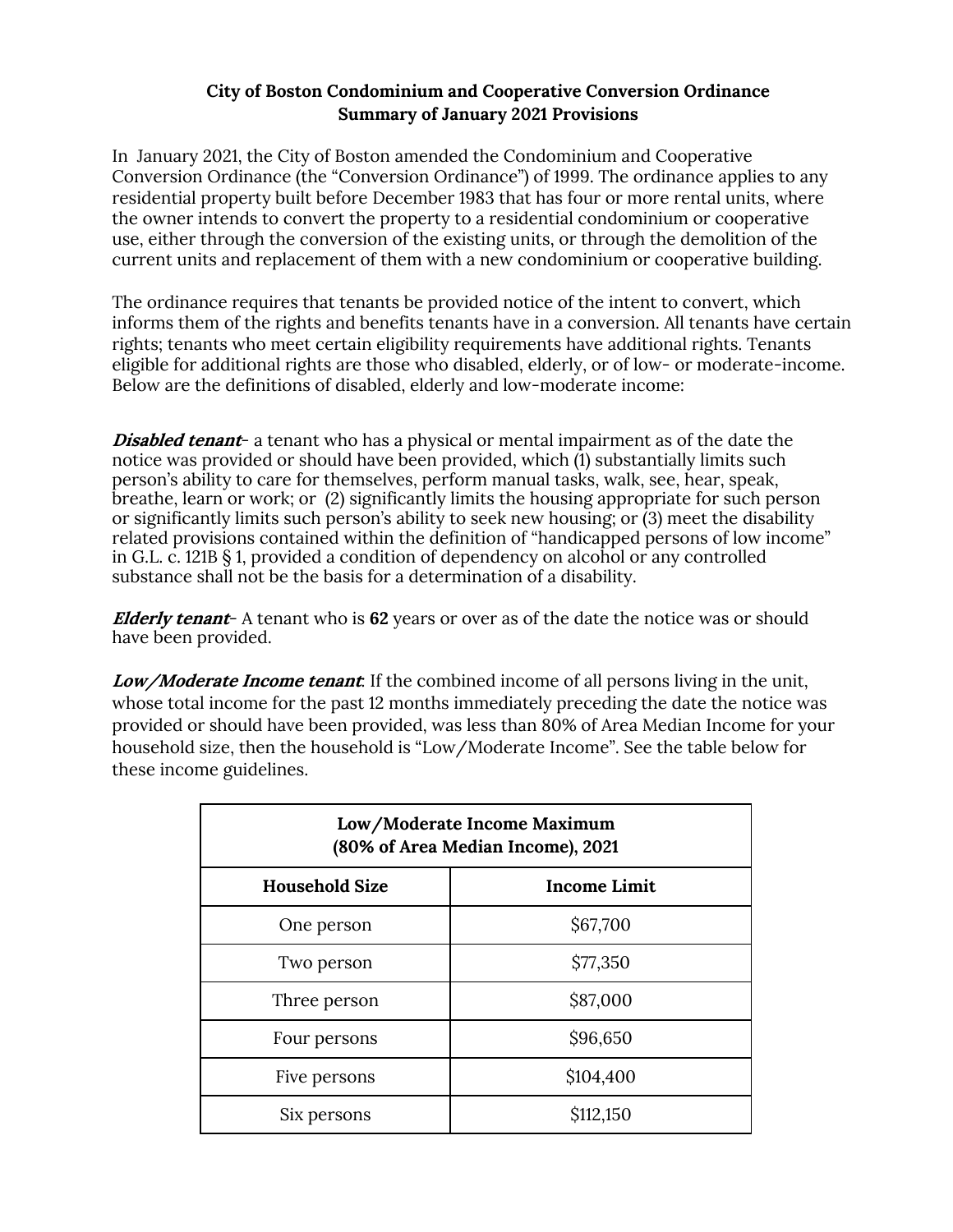# **Tenants Rights and Benefits**

The table below summarized the rights and benefits tenants have in a building undergoing a condominium or cooperative conversion. These rights are explained further in the tenant notification form.

| Tenant Rights & Benefits under the<br><b>Condominium and Cooperative Conversion Ordinance</b> |                        |                                                         |  |
|-----------------------------------------------------------------------------------------------|------------------------|---------------------------------------------------------|--|
|                                                                                               | <b>Regular Tenants</b> | Disabled, Elderly, or<br>Low/Moderate Income<br>Tenants |  |
| Notification Period/Right to<br>Remain in Your Unit                                           | One Year               | <b>Five Years</b>                                       |  |
| <b>Relocation Payment</b>                                                                     | \$10,000               | \$15,000                                                |  |
| <b>Housing Search Assistance</b>                                                              | N <sub>o</sub>         | Yes                                                     |  |
| Right to Purchase Your Unit                                                                   | Yes                    | Yes                                                     |  |

#### **Conversion Process**

### **Owner Provides Tenants Notification of Intent to Convert**

The conversion process begins as soon as the owner forms an intent to convert the property to a condominium or cooperative. The owner must immediately provide tenants a one-year notice.

### **Owner Secures Conversion Plan from the Department of Neighborhood Development**

The owner applies to the City of Boston Department of Neighborhood Development ("DND") for a Conversion Plan. As part of this application, the owner provides documentation that the tenants have received the required notification, as well as any information on the current and recent tenants of the property.

DND will contact the tenants, determine if any tenants are disabled, elderly, and/or low- or moderate-income. These tenants will then receive a notice that they are eligible for additional benefits, including a five-year notification.

The Owner and DND will complete a Conversion Plan, which spells out the rights and benefits for each tenant. Over the notification period, the owner will implement the Conversion Plan.